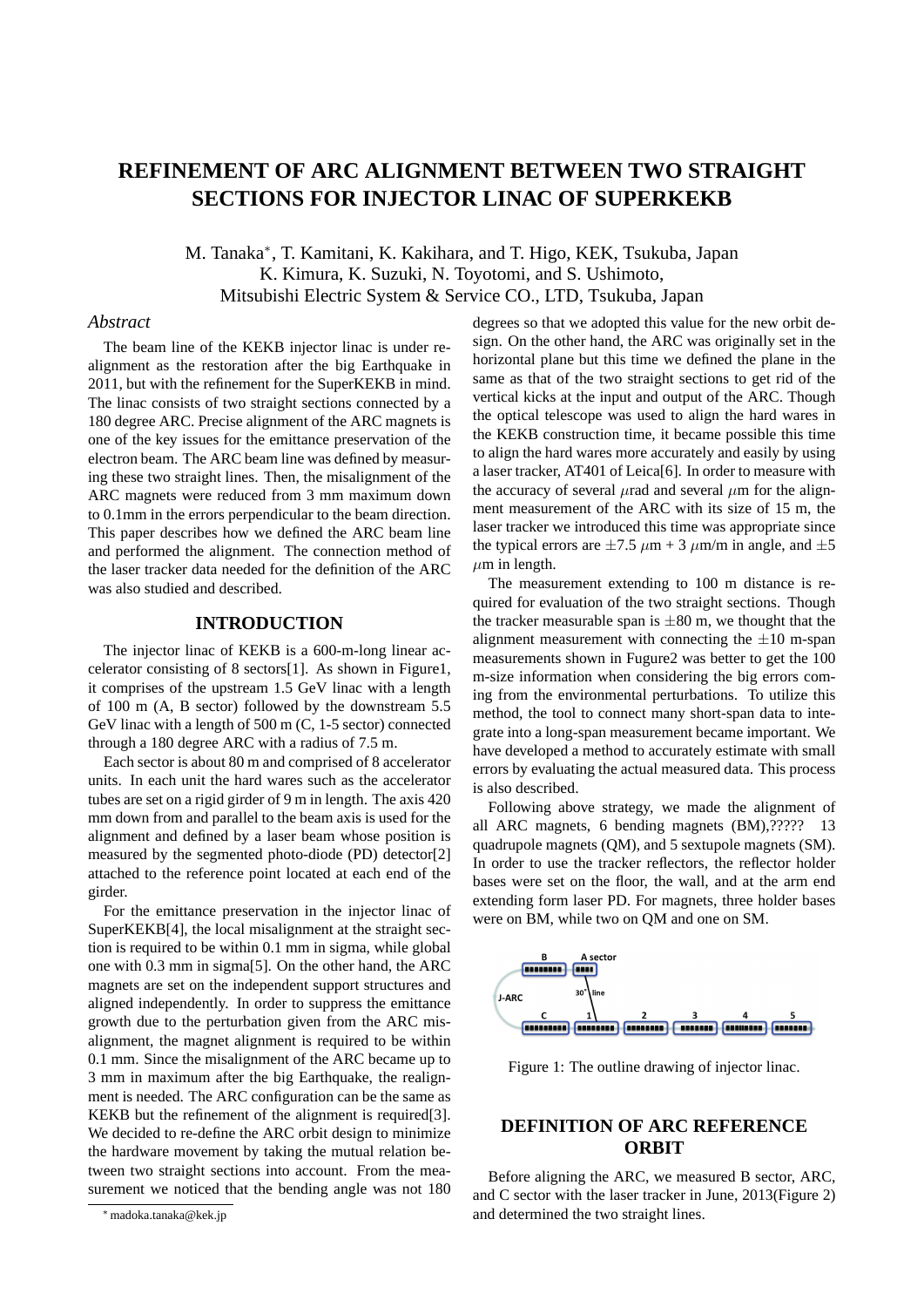

Figure 2: Measurements using a laser tracker. Blue boxes are accelerator units, red circles are tracker reflectors on PD, yellow ones reflectors on wall. Green squares are locations where laser tracker is set.

# *Definition of Rotation Plane*

Firstly, the distance between the two straight sections at the ARC, i.e. the distance between the inlet point and the outlet point of the ARC, was measured to be 15 m +  $d =$ 15013 mm. The design value was 15 m but we defined the new design distance to be that with this extra "d".

Secondly, the angle between the two straight lines was measured so that the rotation angle along the ARC was set at this value, instead of the previous design value of 180 degrees. The measured angle offset was  $\alpha = +0.114$  mrad. In addition, the upstream linac section, sector A-B, was measured and found to be tangential to the ARC at the inlet point. In order to make the configuration of the two straight lines and ARC to be mirror symmetric with respect to the center line between two straight sections, the ARC was rotated by  $\alpha/2$  as shown in Figure 3-A.

As for the deflection angles of 6 BMs, those of the 2nd, 3rd, 4th, and 5th were set at 30 degrees, while those of the 1st and 6th at 30 degrees  $+\alpha/2$ .

### *Definition of Vertical Plane*

Since the longer (downstream) one of the two straight sections connects the beginning of the C sector to the end of the 5th sector, the original ARC plane set at horizontal for KEKB in inclined with respect to the straight section. As shown in Figure3-B, the angle *γ* amounted to be 0.0498 mrad. As the third definition, the inclination angle of the ARC with respect to the horizontal plane was set at this value. Accordingly, it became necessary to largely move the magnets upward. Furthermore, there was found a difference of about 1 mm in height between the two straight sections, and at the ARC. Then, we have defined the height of the start and end points of the ARC to be the same as the connection point to the A-B sector.

### *Magnet alignment*

After defining the magnet positions, the adjustment was performed with frequently tracking the position by using a laser tracker. The refinement result is shown in Figure 4 for the vertical direction. Deviations from the design value were mostly within 0.1 mm for the directions perpendicular to the beam line. Figure 5 shows the difference in the horizontal plane. For QM outside the ARC in Figure 5, we have not adjusted in the direction along the beam line.



Figure 3: A is plane view, while B is the view seen from the side. The green line is A to B sector, while the blue line is C to 5 sector. Dotted lines are for KEKB while solid lines for SuperKEKB.

Therefore, the error vector in this direction stayed large. When performing a survey of the ARC section after finishing all of the alignment work, a displacement larger than 0.1 mm was detected. We found that the measurement coordinate system of the laser tracker was rotated by 0.3-0.5 mm / 8 m in the horizontal plane during a day. Because the beam commissioning had started just after this alignment, we have not fixed this deviation yet. As described in the next section, it should be possible to keep the angular parameters more accurately and we are planning perform the alignment again in future.



Figure 4: Measured height of magnets. Red + are before alignment work, while blue + are after work. Blue line shows design value and gray boxes are position of BMs.



Figure 5: Magnet positions in ARC plane. A is before realignment, while B is after. Vectors are differences between magnet positions and design values. Gray boxes show BMs.